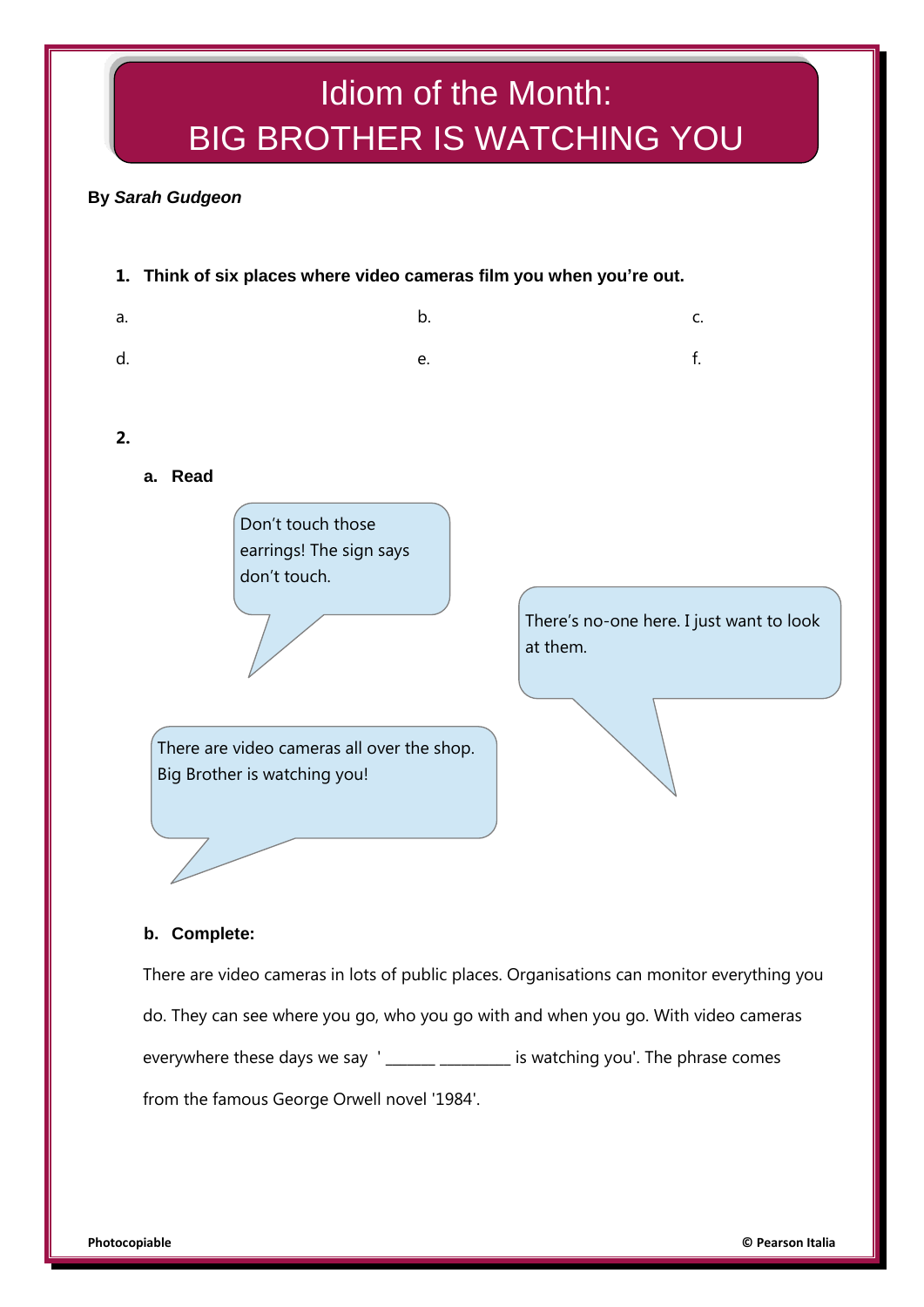#### **3. Match these idioms to the correct meaning.**

- a. Mrs Smith ruled the group of 1. She let them decide teenagers with a rod of iron
- b. While the cat's away, the mouse will 2. He let her do what she wanted play
- c. The man gave his wife carte blanche in decorating the new house.
- d. The boss kept his assistant on a 4. He didn't allow him much freedom short lead
- e. The young men made a break for freedom
- f. Julie gave her class free rein for 6. She was in total control their geography project
- -
- 3. They tried to escape
- 
- 5. When the person in charge leaves, the other person enjoys their freedom
- 
- **4. Read and choose the correct idiom to complete the dialogues.**

| a.<br>My mum and dad are going on  |                                   |
|------------------------------------|-----------------------------------|
| holiday next week.                 | Hurray! Let's have a party! While |
|                                    |                                   |
|                                    |                                   |
|                                    |                                   |
|                                    |                                   |
| b.                                 |                                   |
| My maths teacher is so strict, she |                                   |
| rules                              |                                   |
|                                    |                                   |
|                                    | Poor you! My math's teacher is    |
|                                    | really cool.                      |
|                                    |                                   |
|                                    |                                   |
| Photocopiable                      | © Pearson Italia                  |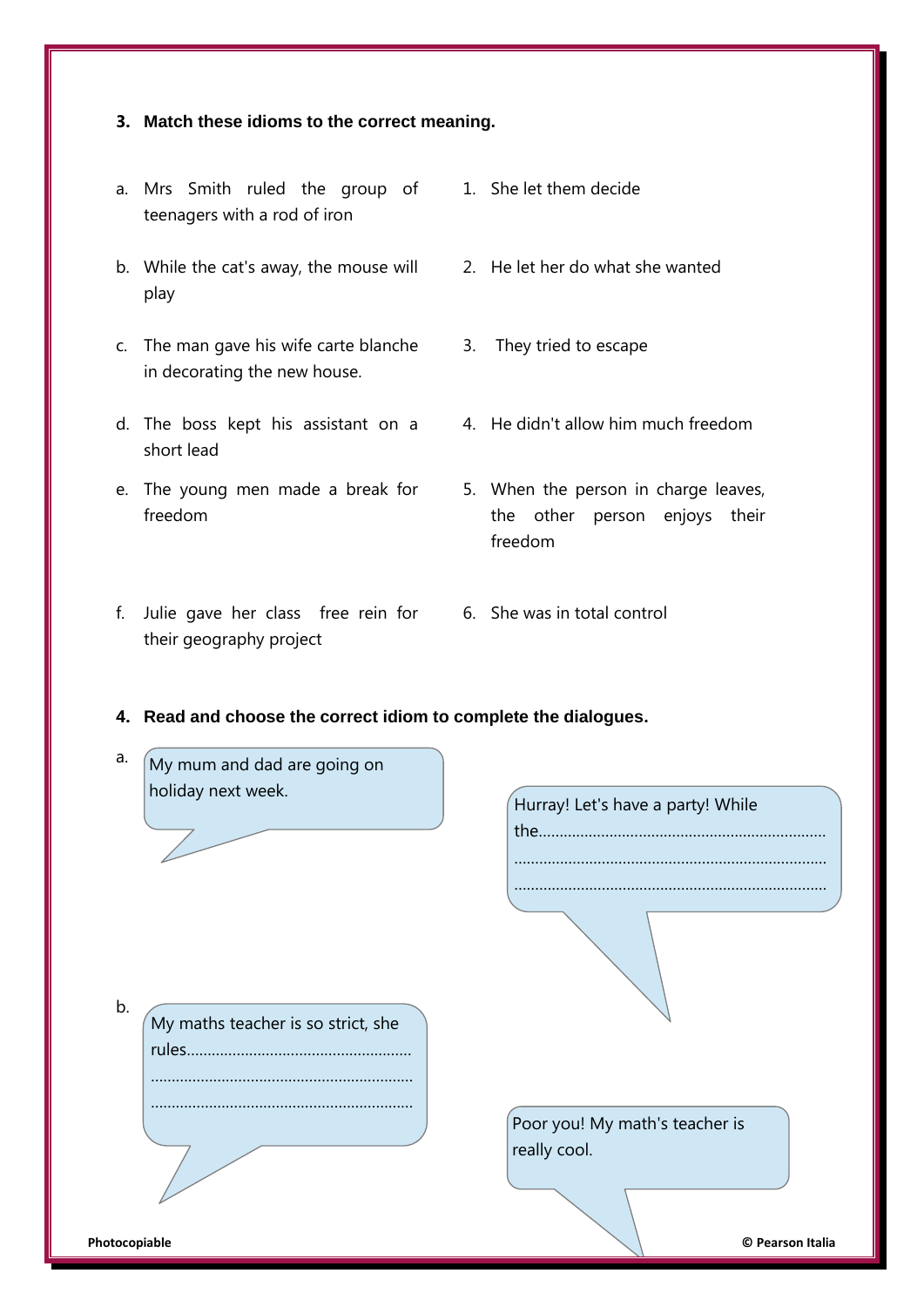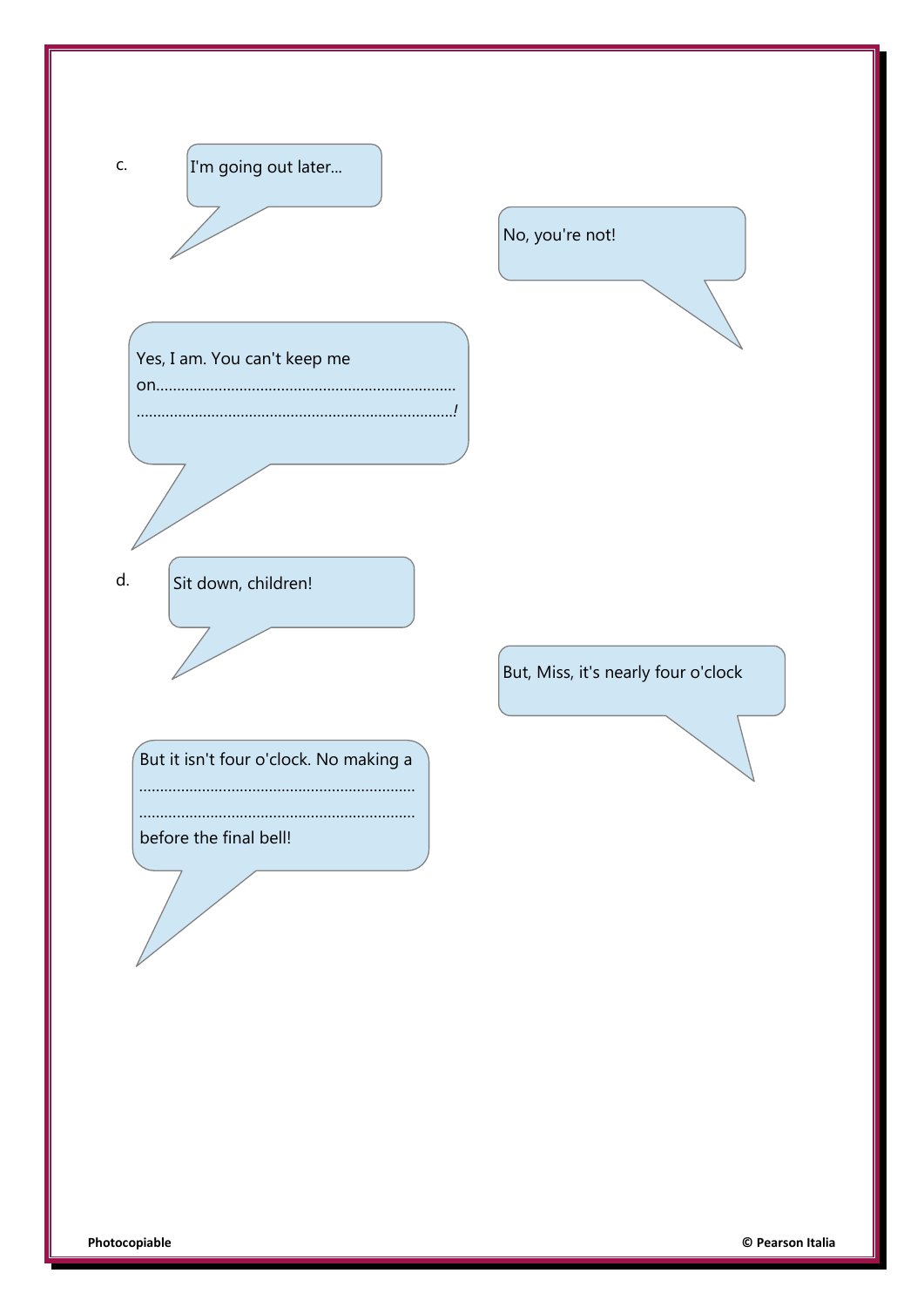

**5. Work with a partner. Write your own dialogues for three of the idioms in exercise 3.**